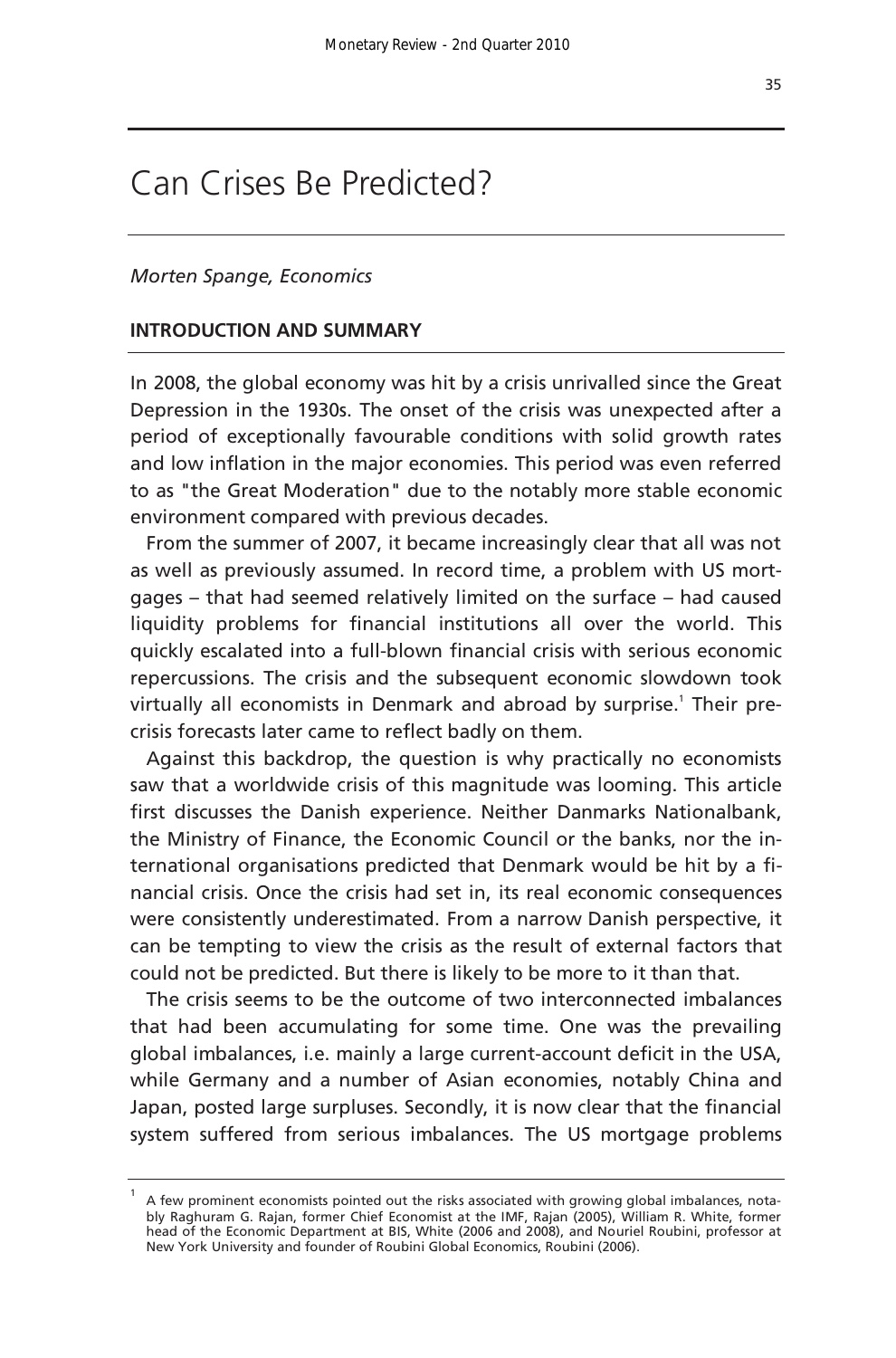were presumably only the trigger of a crisis that would have come in any case.

Economic forecasts will always be subject to considerable uncertainty, not least in turbulent times. The typical forecasting models are based on a number of economic correlations that have held up over time. Nevertheless, the economy is sometimes affected by sudden reversals often related to financial market events. This was the case with the financial crisis. These reversals cannot be predicted by macroeconomic forecasting models.

Hence, a key issue is how to improve the ability to identify imbalances generating substantial corrections of e.g. house and stock prices and ultimately resulting in an economic downturn. Studies by the Bank for International Settlement, BIS, and the International Monetary Fund, IMF, among others, have attempted to identify indicators of financial imbalances. These studies find that factors such as strong credit growth, increasing residential investment and large current-account deficits may be indicators of imbalances that will, in the slightly longer term, lead to a correction with negative economic consequences.

However, the relationship between indicator signals and subsequent crises is far from perfect. And although the indicators may give early warning about financial imbalances, they cannot say exactly when a possible crisis will erupt. Consequently, it is not really possible to predict sharp economic reversals with a reasonable degree of certainty. However, if the indicators point to an increased risk of a financial crisis, they may prompt further analyses. Moreover, in periods when the indicators are in warning mode, a correction of financial imbalances should be included in risk scenarios.

# **THE DOWNTURN IN DENMARK**

Like most other countries, Denmark has been severely hit by the international crisis. Activity dropped by 7 per cent from the 2nd quarter of 2008 to the 2nd quarter of 2009, cf. Chart 1. Although growth has been back in positive territory in the last three quarters, the gross domestic product, GDP, has not risen above the level seen at the beginning of 2007. Denmark has not experienced a downturn of this magnitude since World War II. In terms of GDP, the downturn has been slightly more pronounced in Denmark than in the USA and the euro area, cf. Chart 1. The likely cause is that the Danish economy was overheated prior to the financial crisis due to the strong expansion in the preceding years.<sup>1</sup>

<sup>1</sup> See Sørensen (2010) for an analysis of the downturn in Denmark.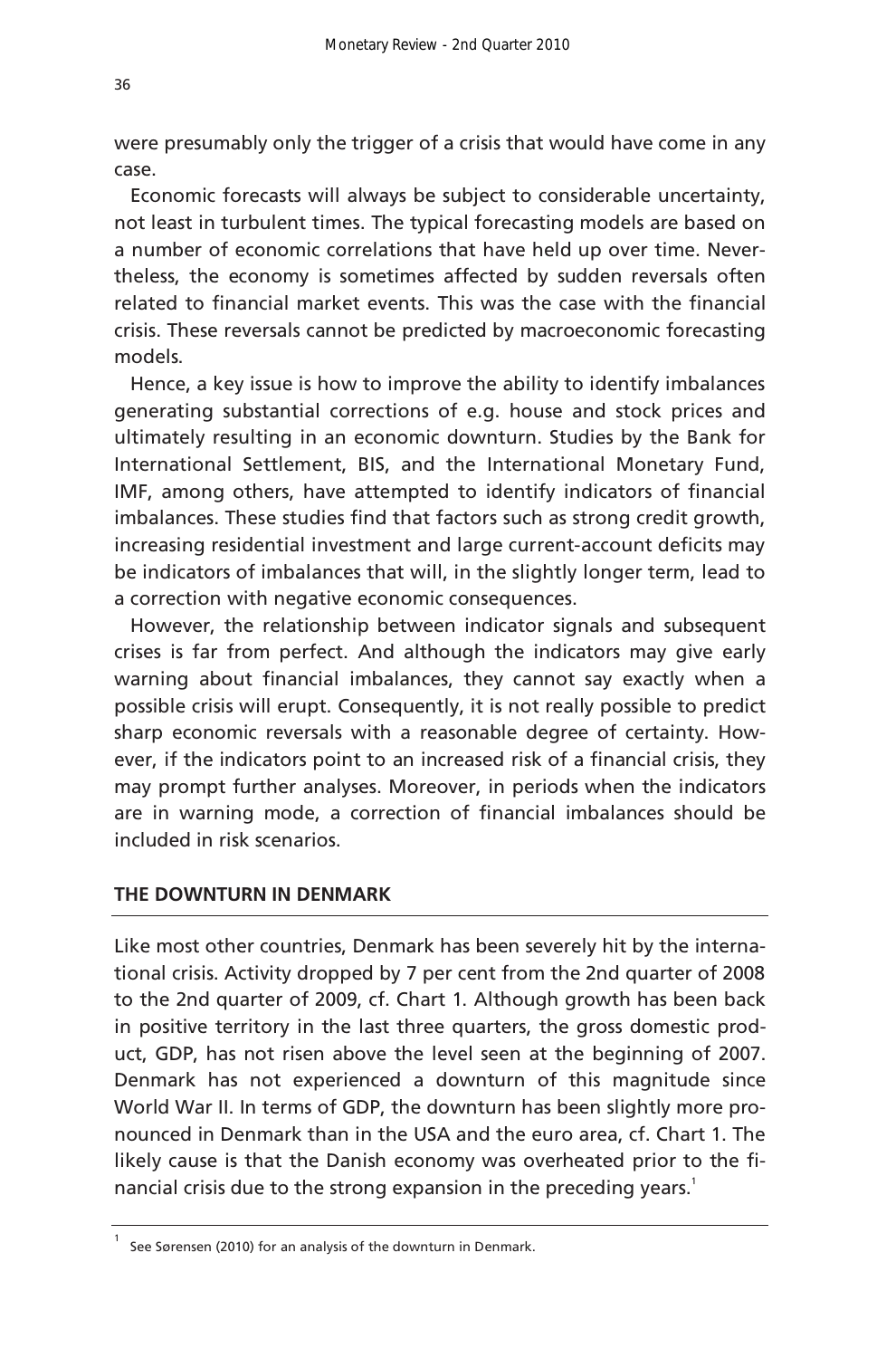

Source: Reuters EcoWin.

The strength of Denmark's cyclical downturn caught all forecasters by surprise. Danmarks Nationalbank, the Ministry of Finance and the Economic Council reduced their growth estimates for the Danish economy in 2009 as the crisis evolved, cf. Chart 2. At the beginning of 2008, forecasters agreed that growth in 2009 would be relatively moderate at



Source: Danmarks Nationalbank, Ministry of Finance, the Economic Council and Statistics Denmark.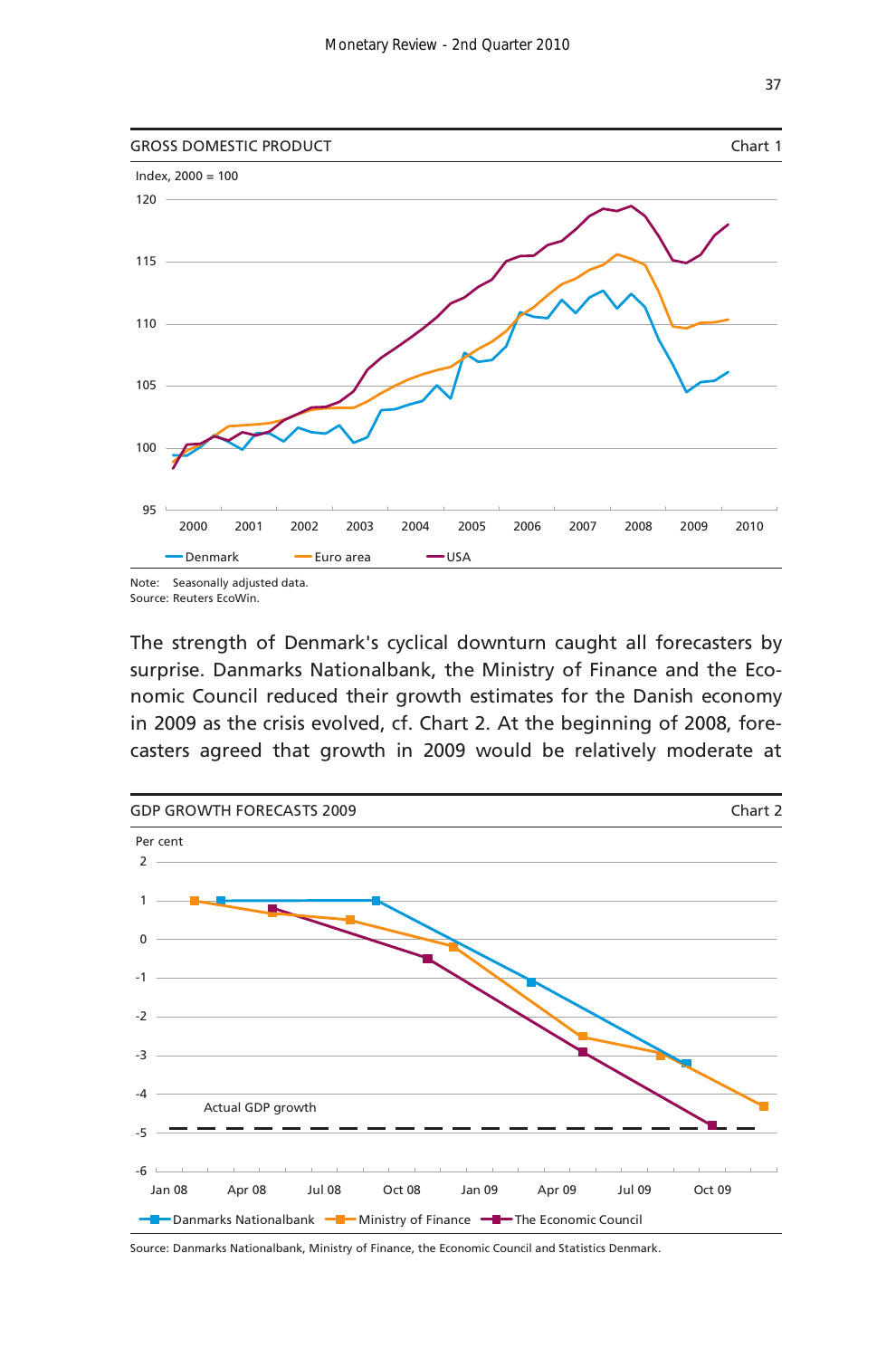around 1 per cent. The modest expectations reflected the assessment that at that time the Danish economy was stretched considerably beyond its capacity limit.<sup>1</sup>

This entailed pressure on the production resources, which was not sustainable in the longer term, and a period of low growth was found to be unavoidable. But it turned out that GDP fell by 4.9 per cent in 2009 compared with the forecast increase of 1 per cent. Instead of gradual adjustment to more sustainable capacity utilisation, the Danish economy went through a sharp correction, resulting in a far stronger downturn than a mere correction of an excessive capacity pressure.

# **WHY WERE THE FORECASTS WRONG?**

A brief outline of the forecasting process is useful for better insight into how the forecasts could be so misguided. Like most other institutions producing macroeconomic forecasts, Danmarks Nationalbank uses an economic model, MONA, which is a quarterly model. MONA describes economic relations by means of a large number of equations estimated on historical data for the Danish economy.<sup>2</sup>

An economic model is merely a tool. It can generate a prediction on the basis of a number of assumptions, but it cannot capture all relevant aspects. Hence, it is up to the model users to find out how the final forecast should look. The users also incorporate information not included in the model, such as confidence indicators. Moreover, all forecasts have a strong element of judgement.

The economic variables of MONA can be divided into two main categories, endogenous and exogenous variables. Endogenous variables are determined by the model, while the user chooses the values of the exogenous variables in the projection period. Some of the key exogenous variables are export market growth, interest and exchange rates and oil prices.

In order to produce a forecast, the model user must choose the trajectory of these variables over the projection period. Usually, the development is not assumed to diverge dramatically from the historical path. This also applied when Danmarks Nationalbank compiled an internal forecast in May 2008. But at that time, export market growth had become subject to considerable uncertainty. Against this backdrop, an alternative scenario was discussed, in which export market growth was assumed to be weaker than what was regarded as the most likely path.<sup>3</sup>

<sup>1</sup>  $_2$  See e.g. Danmarks Nationalbank (2008), p. 25f.

See Danmarks Nationalbank (2003).

See Danmarks Nationalbank (2008), p. 27.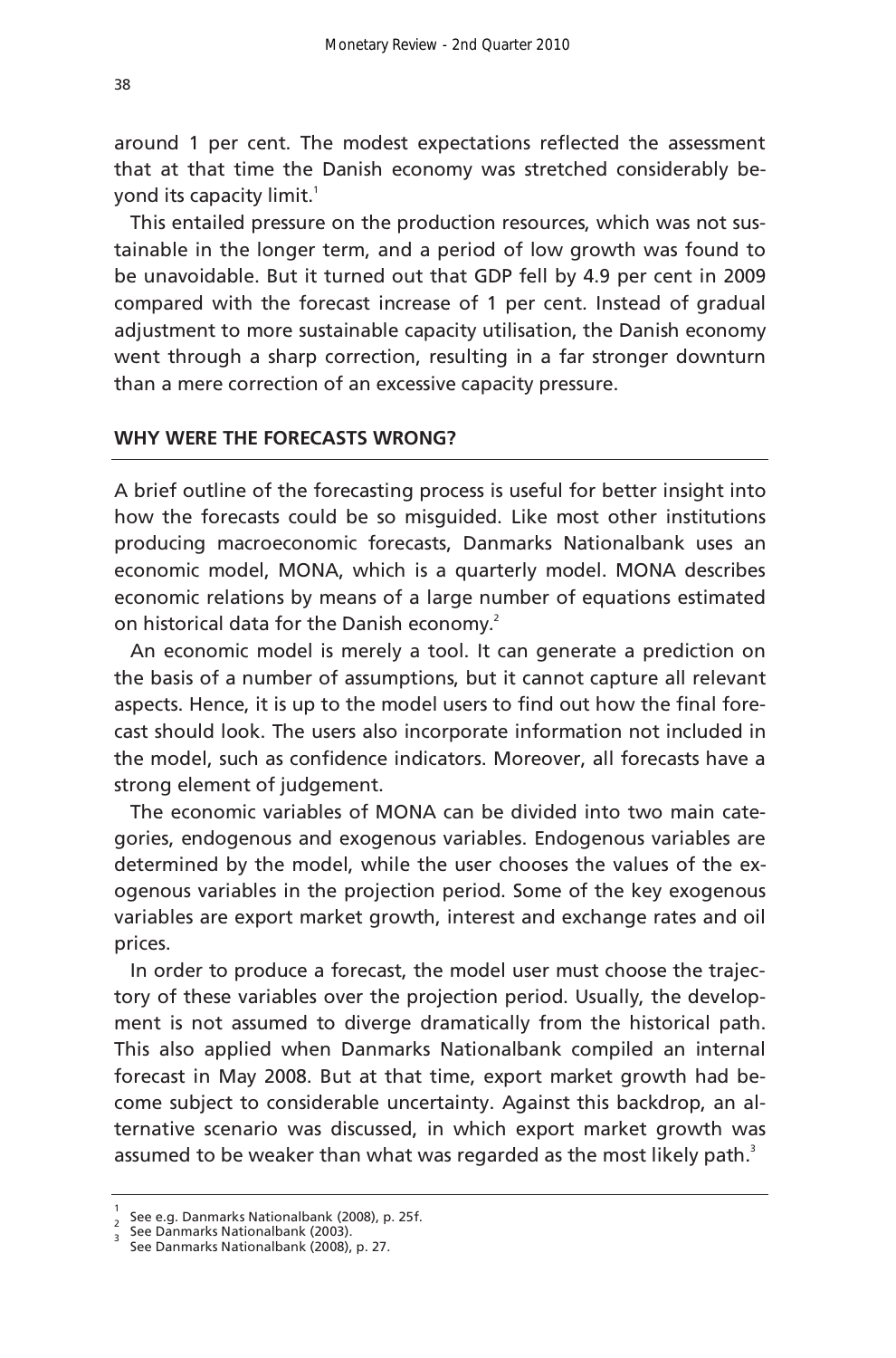

The actual development in export market growth was much weaker than Danmarks Nationalbank had envisaged, cf. Chart 3. Since a large part of the goods and services manufactured in Denmark is for export, a significant weakening of export markets will have a negative impact on economic growth in Denmark.

In MONA, the evolution of some of the economic variables is regarded as exogenously given. As mentioned above, it is up to the model user to choose the trajectory for these variables over the forecast period. A different realisation compared with that expected at the time of forecasting may be one factor explaining why the development in the endogenous variables also differed from the expected path. Consequently, MONA may be used to identify the assumption errors that led to the erroneous estimate of the variables explained by the model, such as GDP growth.

According to Statistics Denmark's preliminary estimates, GDP growth in 2009 was 5.9 percentage points lower than the projection in Danmarks Nationalbank's spring forecast from the 1st quarter of 2008. Using MONA, Danmarks Nationalbank has broken down the deviation by exogenous factors. According to the mechanical breakdown in MONA, the substantial drop in export market growth accounts for almost two thirds of the forecast error for 2009, cf. Chart 4. Interest rates, exchange rates, foreign prices and oil prices all play an insignificant role. Instead, the remaining third is explained by "other factors".

"Other factors" potentially cover a wide range of factors, e.g. fiscal policy, changes in the consumption and investment behaviour of the

39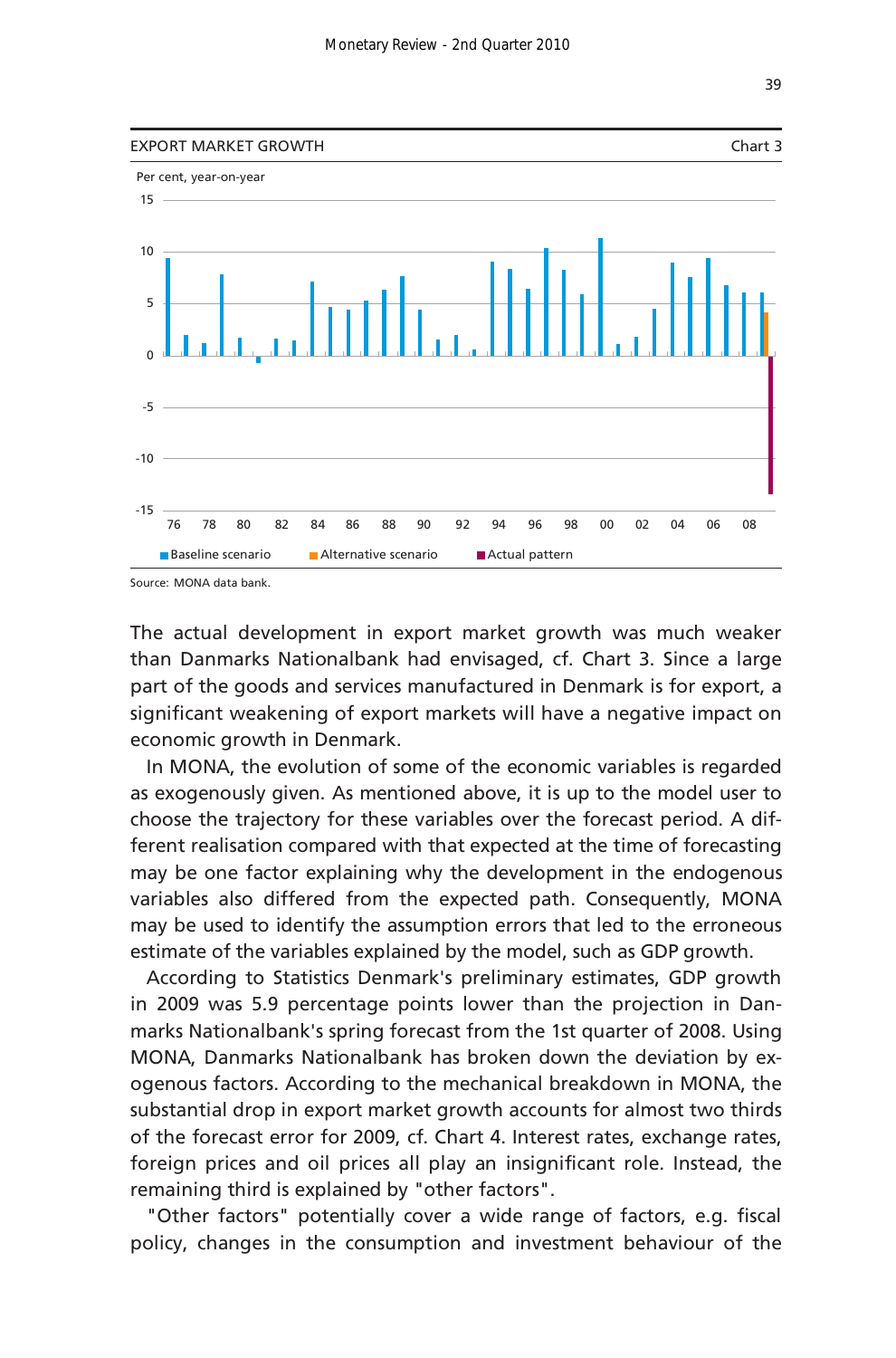

Source: MONA data bank and own calculations.

private sector as well as revisions of previously released data. The cause of the substantial contribution from "other factors" may be that the financial crisis resulted in a strong drop in consumer and business confidence in future developments. This may have led to a stronger contraction of demand compared to a normal cyclical downturn.

# **CAN CRISES BE PREDICTED?**

One possible interpretation is that the crisis was primarily caused by external factors. Danmarks Nationalbank's projection for economic developments outside Denmark is primarily based on forecasts from international organisations such as the OECD, the IMF and the European Commission. None of them expected a strong global downturn prior to the onset of the crisis. A natural conclusion is therefore that Danmarks Nationalbank's forecasting error can be attributed to the erroneous estimates of the international organisations.

Yet it is too simple to place all responsibility for the forecast error on the international organisations. Some of the factors that triggered the international crisis also characterised the Danish economy. For example, the Danish banks encountered difficulties remarkably early in the downturn. This points to imbalances in the Danish financial system that would inevitably lead to a correction.

The overriding question is why almost nobody saw the crisis coming. All was calm on the surface. For a prolonged period the global economy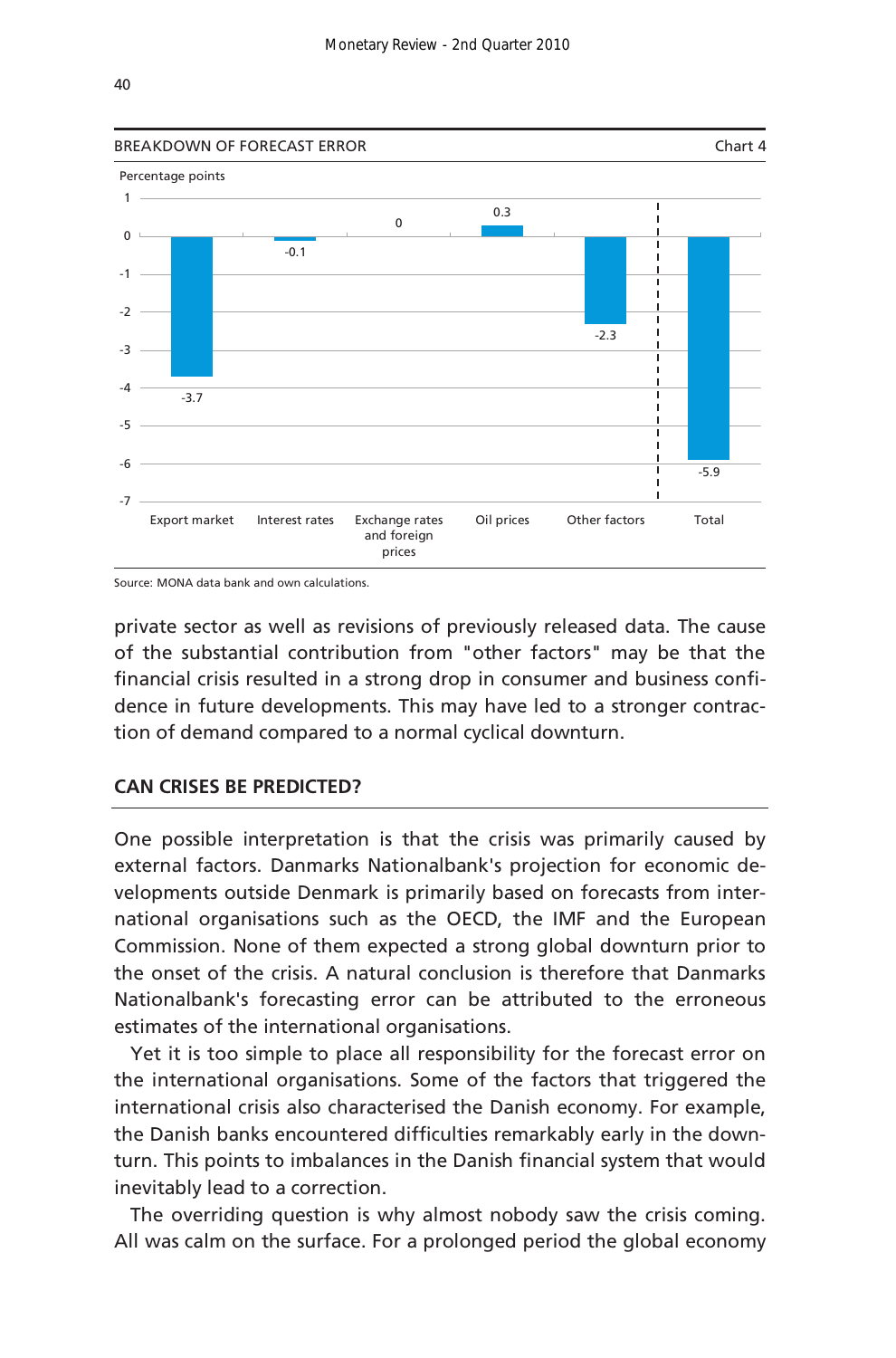had enjoyed favourable conditions with solid growth rates and low inflation. The fact that central banks kept interest rates fairly low supported the favourable development. Risk premia in financial markets fell as investor confidence in economic stability strengthened. At the same time, risk appetite increased as low interest rates induced investors to chase higher yields.

Today it is clear that all was not as well as it seemed. Much evidence indicates that the crisis was the outcome of two interconnected imbalances that had been accumulating for some time. One was the prevailing global imbalances, i.e. mainly a large current-account deficit in the USA, while Germany and a number of Asian economies, including China, posted large surpluses. These imbalances attracted a fair amount of attention before the outbreak of the crisis, but their significance in the longer term was far from clear. Secondly, it has become evident that the financial system suffered from serious imbalances. These imbalances would presumably have resulted in a crisis anyway at some point. It could be a mere coincidence that the crisis was triggered by US mortgage problems.<sup>1</sup>

If major forecasting errors are to be avoided in future, it is paramount to find the best method of identifying imbalances that will at some point lead to a correction with consequences for the real economy. It is clear that traditional economic forecasting models are not suitable for analysing macroeconomic imbalances. Nor are they suitable for predicting strong economic reversals. They operate with economic relations that seem to hold in "normal" times when the economy is slowly moving towards its long-term growth trend in the absence of major fluctuations.

This gradual return to trend growth will typically be accepted as the most likely result. The reason is that not much is known about what will happen two years ahead. Consequently, there is rarely any substantial reason to assume that the economy will develop either more strongly or more weakly than its historical trend. That is why e.g. the Economic Council's growth estimate two years ahead is, in most cases, close to the estimate of annual trend growth of just under 2 per cent, cf. Chart  $5<sup>2</sup>$ However, the probability of growth matching trend growth two years ahead is relatively small because in the meantime, the economy will be affected by events with positive or negative impacts. It is not possible to predict events several years ahead, but if the numbers of positive and

 $\frac{1}{2}$  See Kramp (2009) for a discussion of the role of the imbalances in the financial crisis.

This point is illustrated by estimates from the Economic Council since Danmarks Nationalbank's own forecasts were not published until 2007. However, a chart based on Danmarks Nationalbank's estimate would present a similar picture.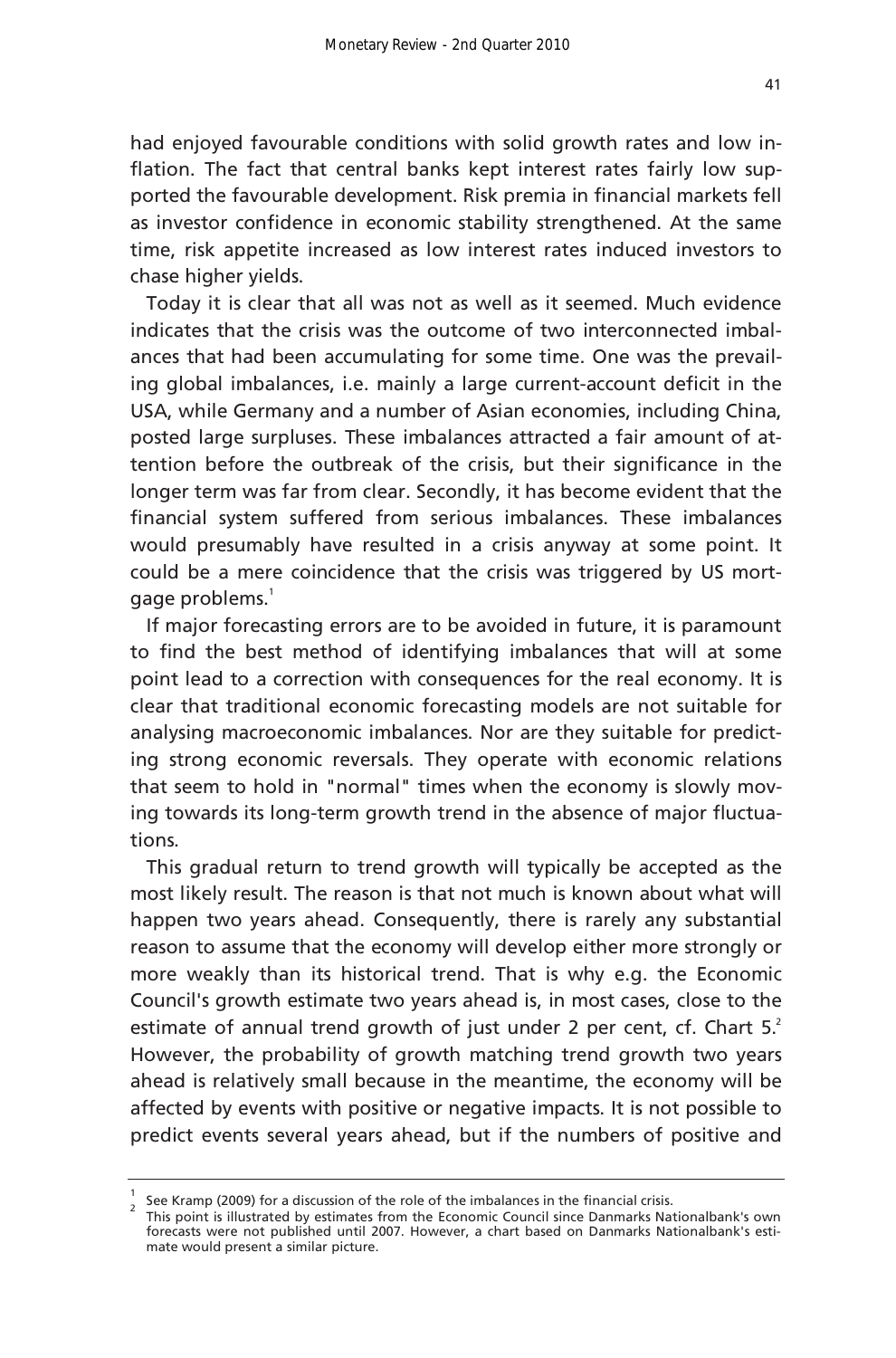

Source: The Economic Council.

negative surprises are equal, the forecasts should, on average, be right over time.

The traditional models are primarily useful when the economy is in "normal" conditions, whereas they fail in case of more unusual events that suspend the known correlations. For example, a financial crisis may have such a strong impact on consumer confidence that consumer demand will fall more sharply than during a normal cyclical downturn. Moreover, economic and financial globalisation may cause the crisis to spread faster across borders than previously. As a result, the estimated relations in the models no longer hold, so the model users have to add their own assessments of the expected path of the economy.

Another aspect of the current crisis is that the economic forecasting models typically used by central banks and other institutions take the financial sector into account only to a very limited extent. Hence, financial crises cannot arise in these models. In addition, the existing models do not provide for satisfactory analysis of the relations between the financial sector and the real economy. Alternative methods are therefore called for if crises are to be foreshadowed.

## **Indicators of financial crises**

In order to predict financial crises that cause strong economic reversals it is necessary to supplement the traditional macroeconomic models with tailored methods. For example, a number of studies have attempted to identify indicators of financial imbalances. The typical method is to identify a number of financial crises for various countries as the first step. The second step is to examine whether there are relations between the crises and the evolution of certain economic variables in the period up to the outbreak of the crisis. If such relations can be identified, they can potentially be used as warning indicators of future crises.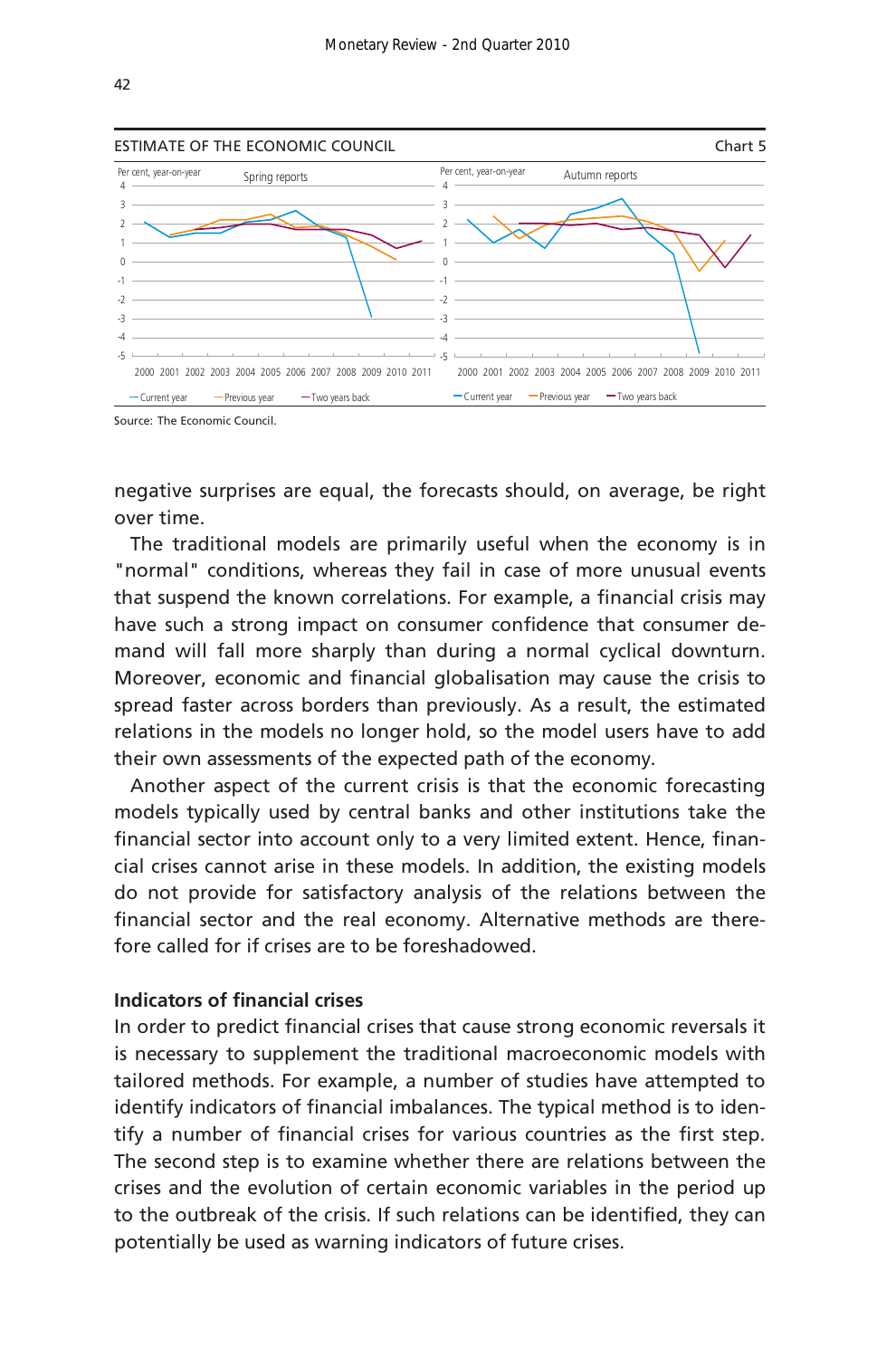For a number of years, senior BIS employees have focused on how to identify financial imbalances, see e.g. Borio and Lowe (2002 and 2004). Their key message is that financial crises have often arisen after periods of strong credit growth combined with rising asset prices. It seems that this particular combination can be damaging to the real economy, whereas a strong increase in asset prices, for example, has a less pronounced effect if it is not associated with above-normal credit extension.

Borio and Lowe have constructed indicators of financial imbalances that give early warning when simultaneous credit growth and increases in asset prices exceed a certain limit, which has been determined on the basis of two opposing considerations. If the limit is set too high, the signal will be given only rarely and the indicator will not predict many crises. On the other hand, if the limit is set too low, there will be a large number of false alarms. According to Borio and Lowe (2004), these indicators could have predicted almost three quarters of the identified crises with a horizon of 4-5 years. Moreover, the number of false alarms is low; only around 2 per cent would have been "noise".

The crisis has reinforced focus on the subject. For example, the IMF has studied potential indicators of financial crises.<sup>1</sup> The study is based on data for 21 industrialised countries, including Denmark, for the period 1970-2008. The IMF defines a crisis as a decline in the 4-quarter moving average of either house prices or stock prices in excess of 5 per cent for house prices and 20 per cent for stock prices. On this basis, they have identified 47 corrections in the housing market and 98 in the stock market. In the first year after a correction of house prices, GDP on average falls by 4.25 per cent below the trend, while the corresponding decline after a correction in stock prices is 1.25 per cent. It follows that both types of correction have important real economic consequences.

Overall, the IMF finds that the period before a correction in the stock or housing market is typically characterised by strong lending growth, a considerable increase in investment as a ratio of GDP and soaring prices of financial assets. On the other hand, the IMF could not identify any specific pattern of inflation and growth prior to a correction. The IMF's conclusions on this issue are thus very close to those of BIS. On the basis of the established correlations, the IMF has constructed an indicator of a forthcoming correction. This indicator will give early warning if a combination of credit, current-account deficit and residential investment reaches a certain level.

This indicator is to give early warning if there is a supernormal probability that a correction will soon take place in the housing or stock

<sup>1</sup> Se IMF (2009).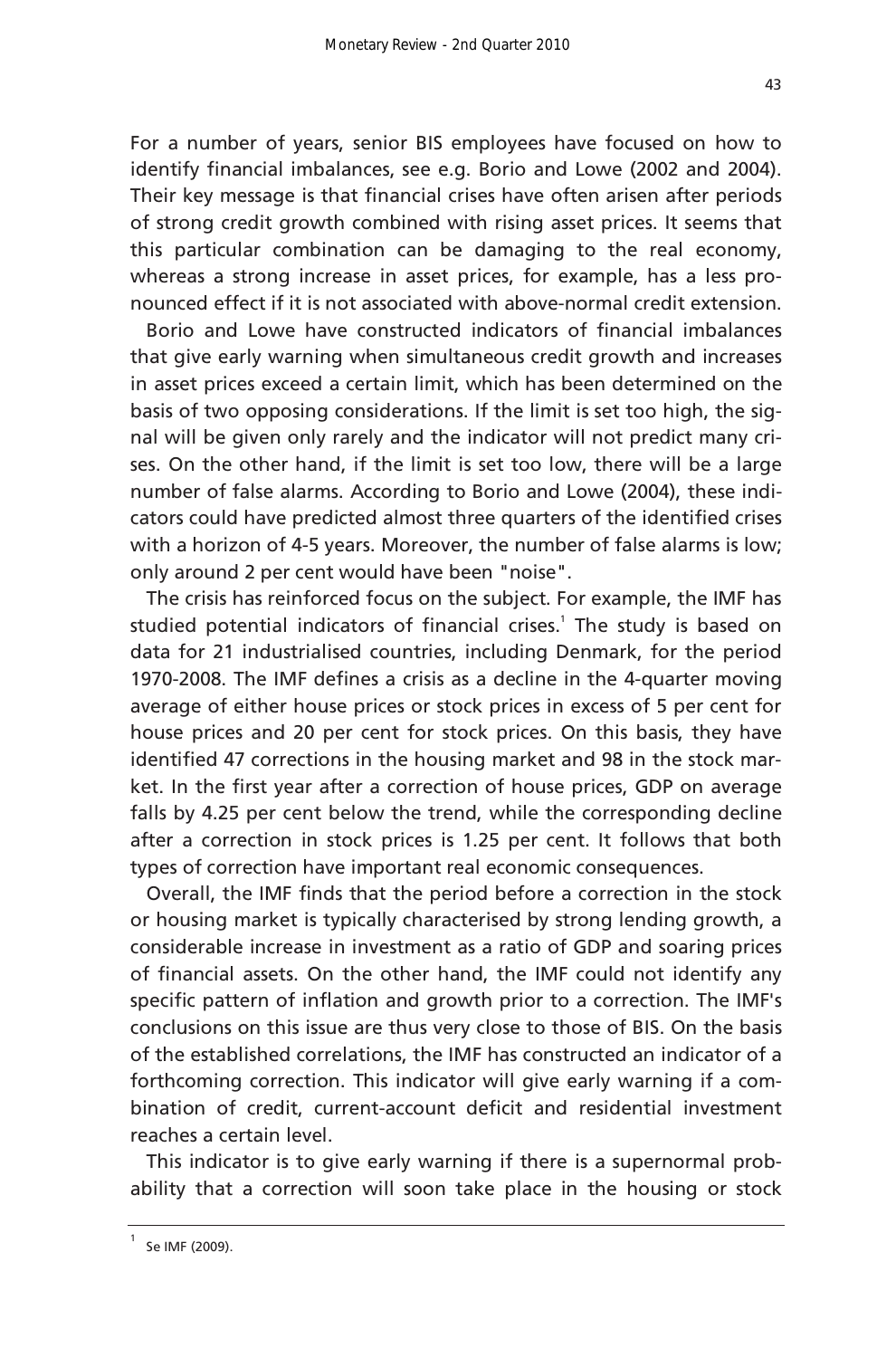within a horizon of 1-3 years is approximately 14 per cent for house prices and 29 per cent for stock prices. Hence, the probability of a correction if early warning is given must be higher than 14 per cent and 29 per cent, respectively, for the indicator to be useful.

Based on data for 1985-2008, the IMF finds that an early warning increases the probability of a correction by around 40 percentage points for both house prices and stock prices, cf. the two bars on the left-hand side of Chart 6. The probability of correction is thus significantly higher if the indicator has given early warning. As a minimum, an early warning should therefore prompt the authorities to be even more alert to any accumulating imbalances.

Not all crises are captured by the indicator. It misses more than 70 per cent of house price corrections and almost 90 per cent of stock price corrections, cf. the two bars on the right-hand side of Chart 6. It follows that the indicator is fairly weak, and the IMF results do not seem to support the BIS' more optimistic view on finding ways to predict financial crises, although there is general agreement on which indicators should be looked into. In addition, it can be argued that a horizon of 1-3 years is not exactly precise.

The results of other studies seem to be even less promising. For example, on the basis of a comprehensive study of more than 60 poten-



Note: The bars on the left indicate the increase in the probability of a correction within a horizon of 1-3 years with Source: IMF. early warning, compared with the probability of a correction irrespective of early warning. The bars on the right indicate the probability of the indicator, in a given quarter, failing to capture a crisis arising 1-3 years later.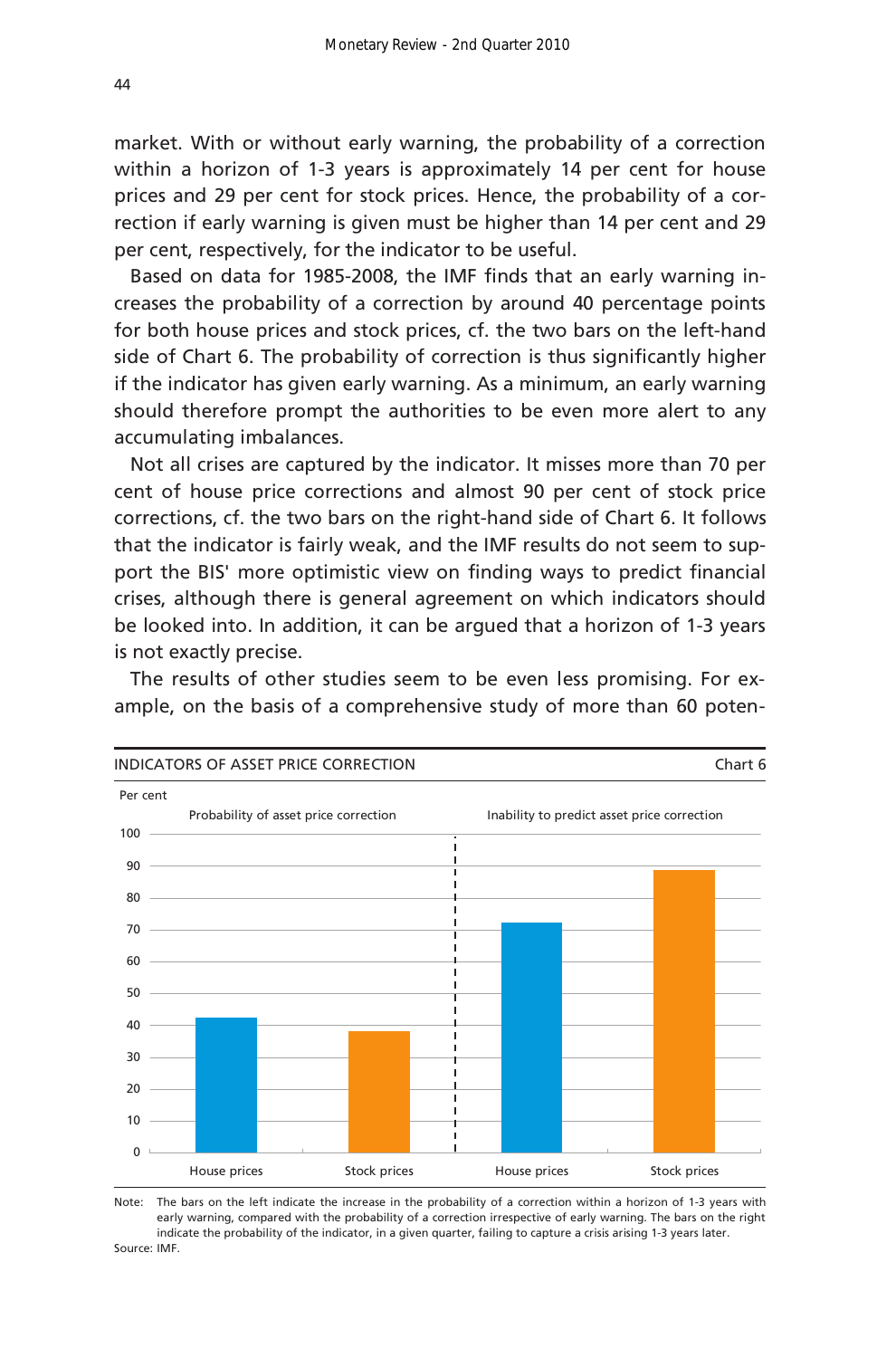tial indicators for 107 countries, Rose and Spiegel (2009) have examined whether country-specific factors can explain the extent to which the individual countries have been affected by the recent crisis. Based on the IMF and BIS results, it would seem that countries with strong credit growth would have been relatively hard hit by the crisis. But Rose and Spiegel find no correlation between the value of the indicators and the extent to which the individual countries were affected by the crisis.

The study by Rose and Spiegel is different from the analyses by BIS and the IMF in several respects. Among other things, Rose and Spiegel focus on the most recent crisis only, while also including a larger set of countries. Furthermore, the different conclusions can be explained by differences in methodology. In view of their results, Rose and Spiegel are sceptical about the possibilities of developing indicators of financial crises. However, interest in this issue can be expected to increase in future.

### **DANISH INDICATORS OF IMBALANCES**

As appears from the discussion above, there is no general agreement on the ability to identify financial crises. On the basis of the empirical studies, interest focuses on lending growth, the investment-to-GDP ratio, stock prices and house prices. In the following, the development in these factors in Denmark in the time leading up to the outbreak of the crisis will be compared with previous expansions.<sup>1</sup>

Rising house prices have been identified as a possible indicator of financial imbalances. In Denmark, house prices rose almost continually from 1993 to 2007, but the increase was particularly strong in the years up to the outbreak of the crisis, cf. Chart 7.

Stock prices almost doubled over a 4-year period up to the onset of the crisis, cf. Chart 8. This is a strong increase compared with developments during previous booms and can be viewed, alongside the increases in house prices, as a signal of potential imbalances.

The BIS studies mentioned above have concluded that rising asset prices are particularly risky when they coincide with soaring credit. During the most recent boom, the surge in total lending as a ratio of GDP was far stronger than in previous expansions, cf. Chart 9.

In Denmark, bank lending rose concurrently with a strong rise in the banks' customer funding gap. In 2003, total bank deposits almost matched total lending, but in 2008 the banks had a customer funding gap

<sup>1</sup> See also Pedersen and Sørensen (2009).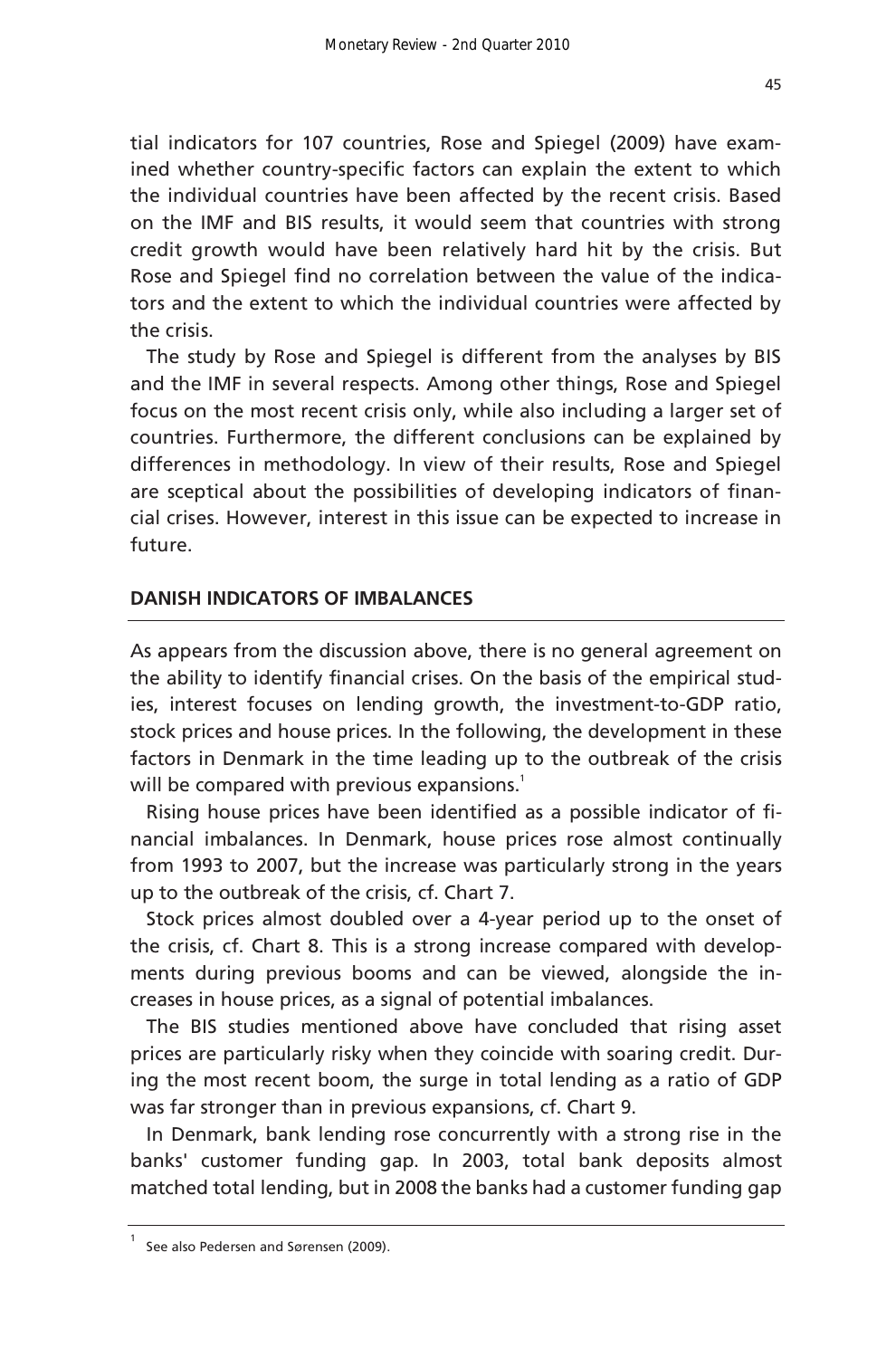

Note: The X axis shows the number of quarters since the onset of the upswing. Source: MONA data bank.

of approximately 25 per cent of total lending, cf. Chart 10. The substantial gap was probably one of the reasons why the banks so soon experienced problems when it became difficult to obtain market-based financing.



Note: The X axis shows the number of quarters since the onset of the upswing. Source: MONA data bank and own calculations.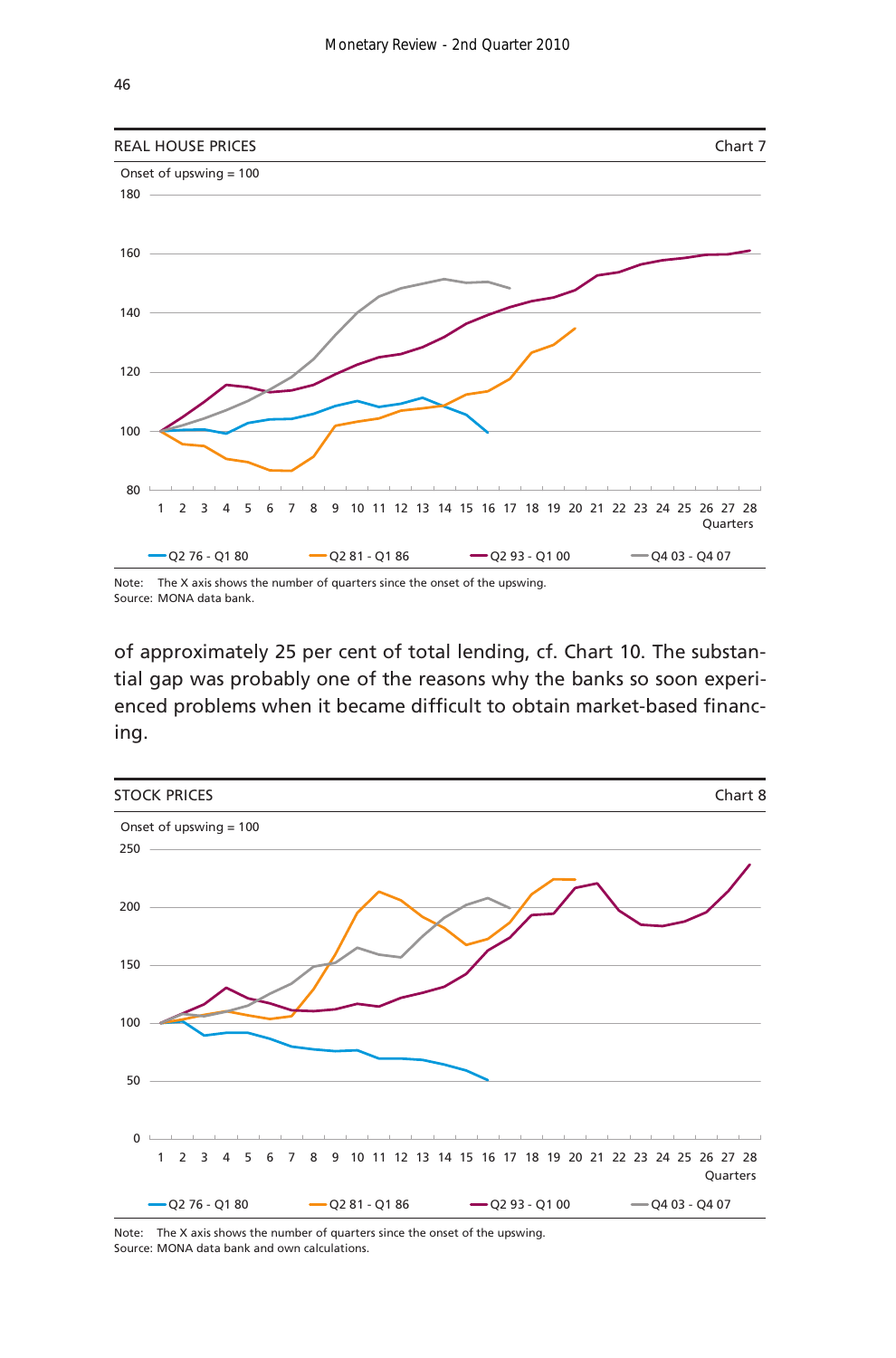

Note: The X axis shows the number of quarters since the onset of the upswing. Source: Statistics Denmark, Danmarks Nationalbank and own calculations.

Hence, it is clear that in the period up to the outbreak of the crisis the Danish economy was characterised by a number of the features that have been identified in BIS and IMF studies as potential indicators of financial imbalances. But as discussed above, these factors far from always lead to a crisis.



Source: Danmarks Nationalbank.